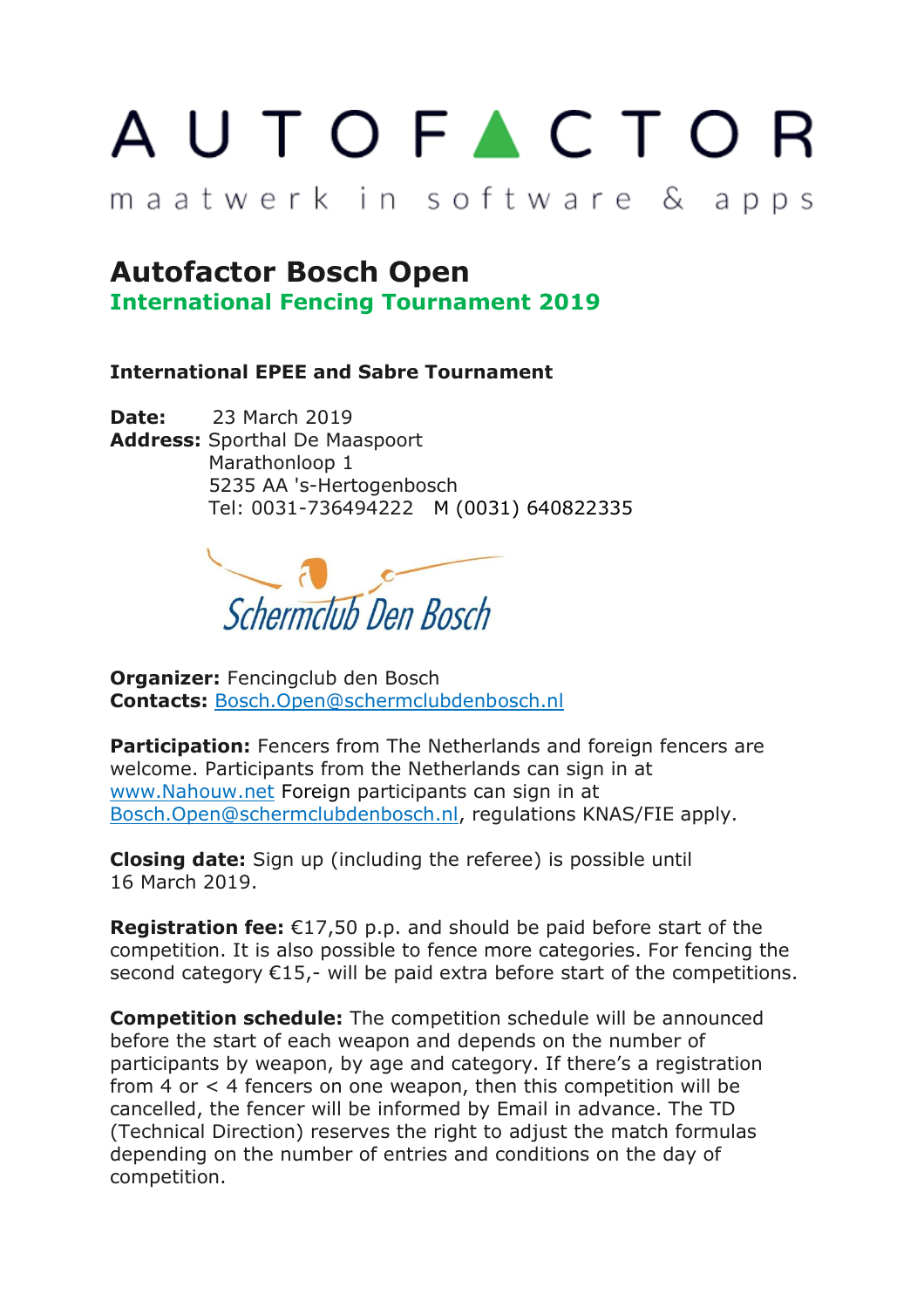|                 |             | <b>Appel</b> | <b>Scratch</b> | <b>Start</b> |
|-----------------|-------------|--------------|----------------|--------------|
| <b>Kuikens</b>  | Degen/sabel | 08:00        | 08:15          | 08:30        |
| Benjamins       | Degen/Sabel | 08:00        | 08:15          | 08:30        |
| Cadetten        | Degen       | 08:30        | 08:45          | 09:00        |
| Pupillen        | Sabel       | 08:45        | 09:00          | 09:15        |
| Veteranen       | Degen/Sabel | 10:00        | 10:15          | 10:30        |
| Cadetten        | Sabel       | 11:00        | 11:15          | 11:30        |
| Senioren        | Degen/Sabel | 11:30        | 11:45          | 12:00        |
| Pupillen        | Degen       | 12:00        | 12:15          | 12:30        |
| <b>Junioren</b> | Degen/Sabel | 13:00        | 13:15          | 13:30        |

**Referees:** Each club is required to send a referee for every 4 fencers, starting up from 8 participants; 2 referees will be needed. The referee's presence is mandatory between the first call of the competition in which the club has participants until the end of the last competition in which the club has participants. Or until the they are dismissed by the TD (Technical Direction). Non-compliance to this rule will lead to fine of  $\epsilon$  30,- (5th participants) and €60,- (9th participants) for each absent referee will be charged.

| Leeftijdscategorieen schermen 2018 / 2019 per 1-8-2018 |  |  |
|--------------------------------------------------------|--|--|
|                                                        |  |  |

|             |                 | <b>NED</b>    | <b>BEL</b>                     | <b>DUI</b>   | <b>LUX</b>   | <b>FRA</b>   |             |                 |                      |
|-------------|-----------------|---------------|--------------------------------|--------------|--------------|--------------|-------------|-----------------|----------------------|
| $>=2009$    | U10             | kuikens       | poussins                       |              | pupilles     | pupilles     | $>=2009$    | U10             |                      |
| 2008        | U11             | benjamins     | pupillen                       | schuler      |              |              | 2008        | U11             |                      |
| 2007        | U12             |               |                                |              | benjamins    | benjamins    | 2007        | U12             |                      |
| 2006        | U13             | pupillen      | minimen                        | B-jugend     |              |              | 2006        | U13             |                      |
| 2005        | U14             |               |                                |              | minimes      | minimes      | 2005        | U14             |                      |
| 2004        |                 | cadetten      |                                |              |              |              | 2004        | U17             |                      |
| 2003        | U17             |               | A-jugend<br>cadetten<br>cadets |              |              | cadets       | 2003        |                 |                      |
| 2002        |                 |               |                                |              |              | 2002         |             |                 |                      |
| 2001        |                 | junioren      | junioren                       | junioren     | juniors      | juniors      | 2001        | U <sub>20</sub> |                      |
| 2000        | U <sub>20</sub> |               |                                |              |              |              | 2000        |                 |                      |
| 1999        |                 |               |                                |              |              |              | 1999        |                 |                      |
| 1998 - 1996 | U <sub>23</sub> | senioren      | senioren                       | activen      | senioren     | senioren     | 1998 - 1996 | U <sub>23</sub> |                      |
| 1995 - 1979 | S               |               |                                |              |              |              | 1995 - 1979 | S               |                      |
| 1978 - 1969 | V <sub>1</sub>  | Veteranen I   | Veteranen I                    | senioren I   | veterans I   | veterans I   | 1978 - 1969 | V <sub>1</sub>  |                      |
| 1968 - 1959 | V <sub>2</sub>  | Veteranen II  | Veteranen II                   | senioren II  | veterans II  | veterans II  | 1968 - 1959 | V <sub>2</sub>  | 2018<br>met          |
| 1958 - 1949 | V <sub>3</sub>  | Veteranen III | Veteranen III                  | senioren III | veterans III | veterans III | 1958 - 1949 | V <sub>3</sub>  | Ξ<br>$\dot{\Xi}$     |
| $\le$ 1948  | V <sub>4</sub>  | Veteranen IV  | Veteranen IV                   | senioren IV  | veterans IV  | veterans IV  | $\le$ 1948  | V <sub>4</sub>  | tot<br>$\frac{1}{2}$ |

v6.0 / 01-08-2018

**Fencingshop:** Before and during the competitions there will be a fencing shop for sales and repair equipment.

**Liability:** Fencingclub Den Bosch is not responsible for any kind of accidents, damage and/or other disasters.